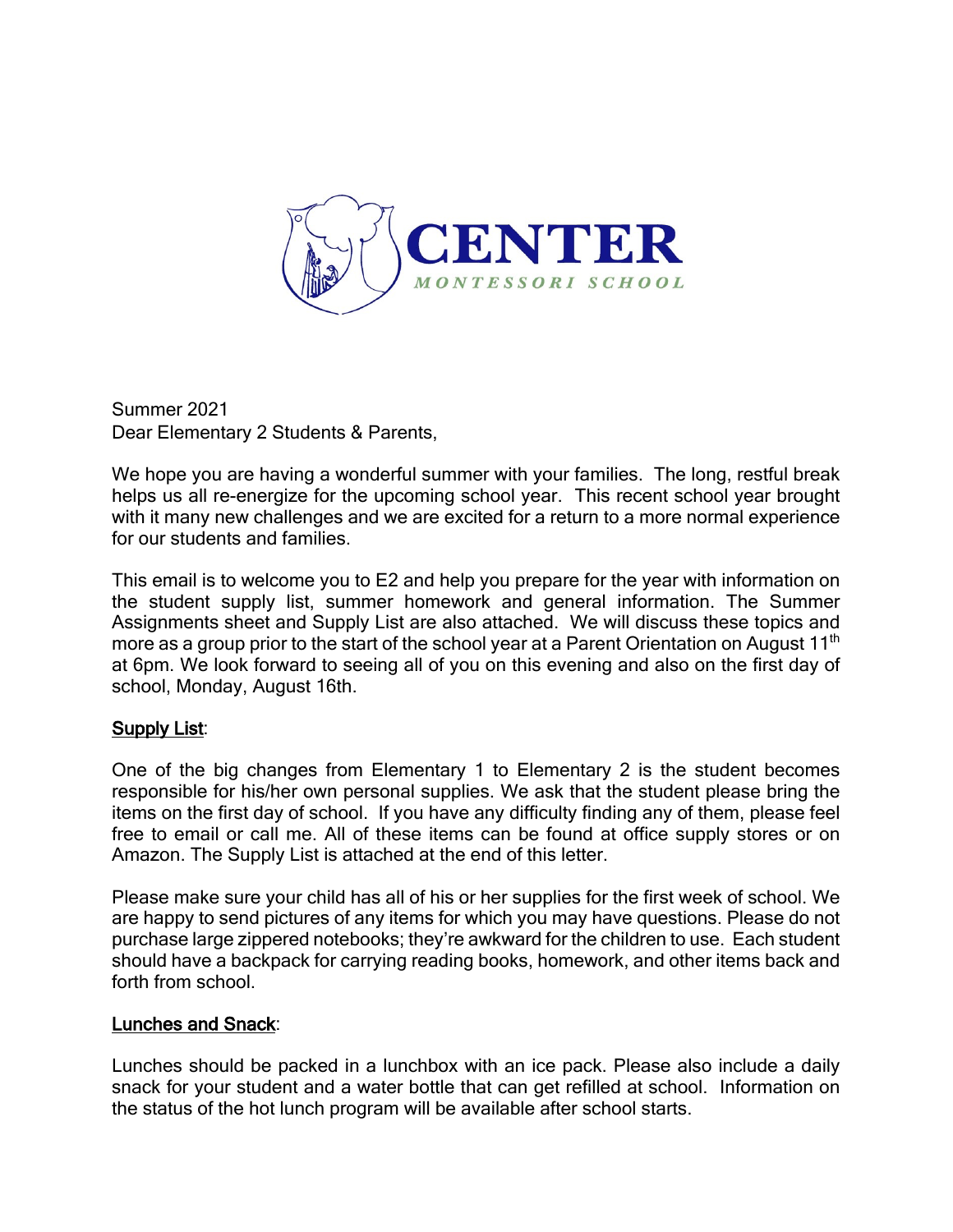# Literary Circles:

E2 students will be participating in in-class Literary Circles throughout the school year. We will let you know the fourth and fifth grade book choices prior to the beginning of each circle session. You will be billed a \$16 fee for the books.

### Homework:

As Montessorians we work to keep homework at a minimum, although it does have a minor role in the Elementary 2 Class. Its purpose is to help your child become more responsible for independent work and to begin to develop good study habits. We recommend homework be done independently with a minimum of help from parents for students to receive the greatest benefit. However, parents should quiz for vocabulary tests and do a final edit for all writing assignments. Below is a preview of your child's upcoming homework assignments.

- Math: Adjusted individually for each child. Each child should regularly practice math multiplication facts at home until they are mastered.
- Vocabulary: We study each vocabulary unit for two weeks. Vocabulary homework, done every week, includes choosing an online activity for the first week and writing sentences and parts of speech for each of the 12 vocabulary words for the second week. The children are also expected to study the words for the Friday tests. One week is a spelling test of the words and the second week is the vocabulary test. Vocabulary workbooks are done in class.

Below are a few study tips for vocabulary:

-Set up a specific time to study for your tests.

-Begin your review early; don't wait until the night before the test to study.

-Go over the material on which you will be tested. Make a list of words you find confusing, and put more effort into learning them.

-Test yourself. Recite the material out loud whenever possible.

-Explain the words to someone else.

-Go to book's website (vocabularyworkshop.com) and complete vocabulary games and the practice tests.

-Go over the material at least once on the day before the test.

## Reading:

Students are encouraged to read for 30-60 minutes each day at home. The books they are reading at home can be for an in-class literary circle assignment, book report homework assignment, or an at home (AH) book.

## Book Reports:

There will be a number of different book reports for the students to complete at home throughout the year. The book report instructions will appear on our website under the E2 classroom page as well as in google classroom. The assignments will be announced in the E2 News.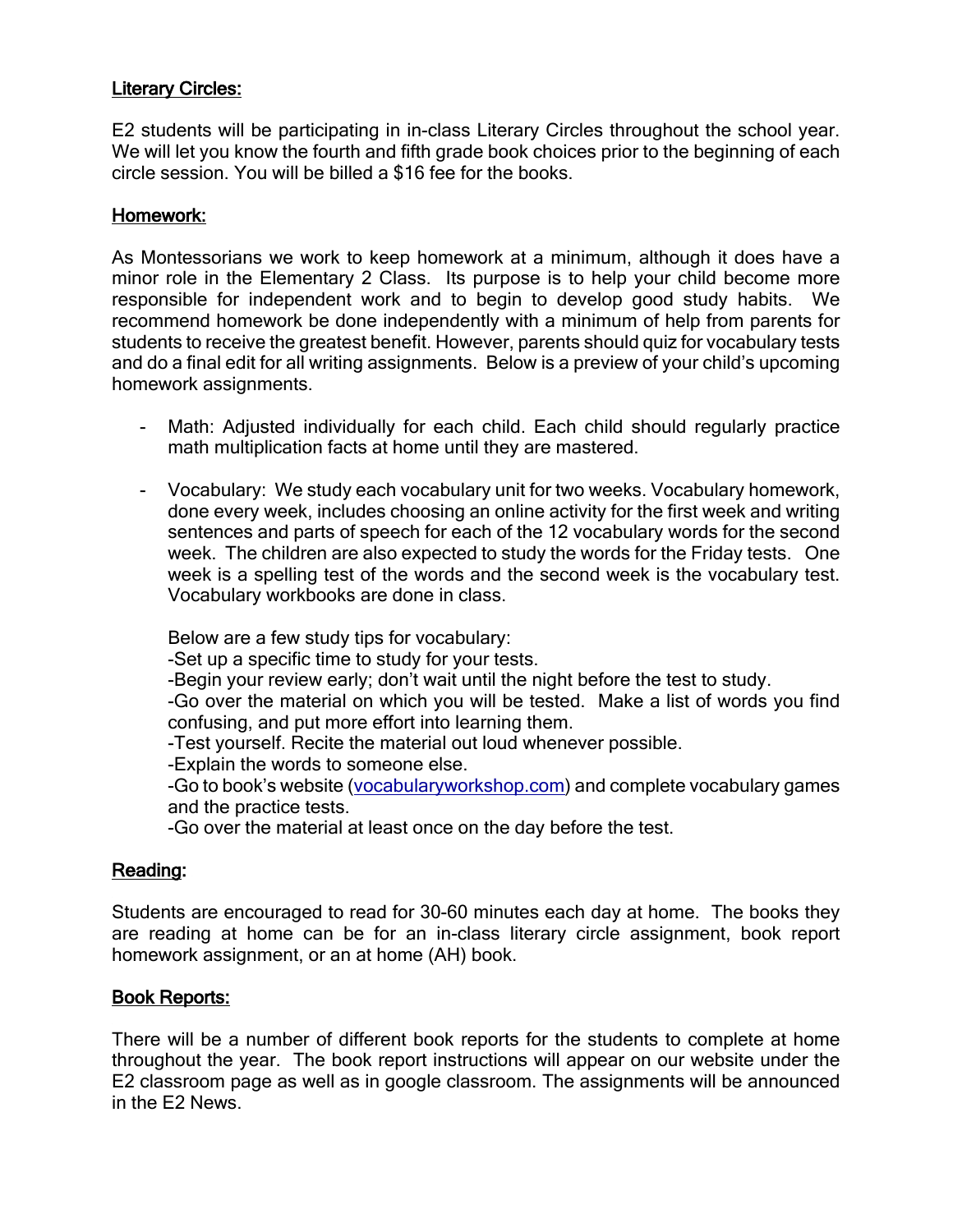# AH Books (At Home Reading Books):

At home reading books will be chosen at school and read during silent reading and at home. Each week students will take time to reflect on their AH book reading. Please make sure all reading books stay in the backpack.

## Spanish:

Spanish class is a separate class in the fourth and fifth grade curriculum. The Spanish program this school year is 30 – 45 minutes three days a week with instructor Paulina Kahn.

### Incomplete Weekly Work:

Students manage their work over the course of the week with the work expected to be completed by Friday. Please note, the expectations for each child vary. Unfinished work can be completed as a weekend homework assignment. You will have a password and be able to log into your child's google classroom account to check finished work each week.

## Tutorial:

Tutorials are typically held weekly on Tuesdays, from 3:10pm – 4:10pm. Students may be invited by the teacher to attend a tutorial or a student wishing for more support may elect to attend a tutorial. Tutorials are provided free of charge and are thematic. For example, we may focus on math one week and on geography another week.

## **E2 Parent Orientation Evening:**

August 11, 2021 – 6pm to 7pm E2 Classroom

There will be a Parent Orientation Meeting on Wednesday, August 11, 2021, from 6pm to 7pm. This is a time to go over the policies and procedures of the classroom environment as well as answer any questions you may have. Subjects such as weekly work plans, reading assignments, finished work expectations, homework, snow cones, field trips, and more will be covered. Childcare will be provided.

Please feel free to email us during the summer should you have any questions or comments. We look forward to seeing everyone at the Orientation Meeting and the Ice Cream Social on Sunday, August 15.

Kind regards,

Jayne Cobb jcobb@centermontessori.org